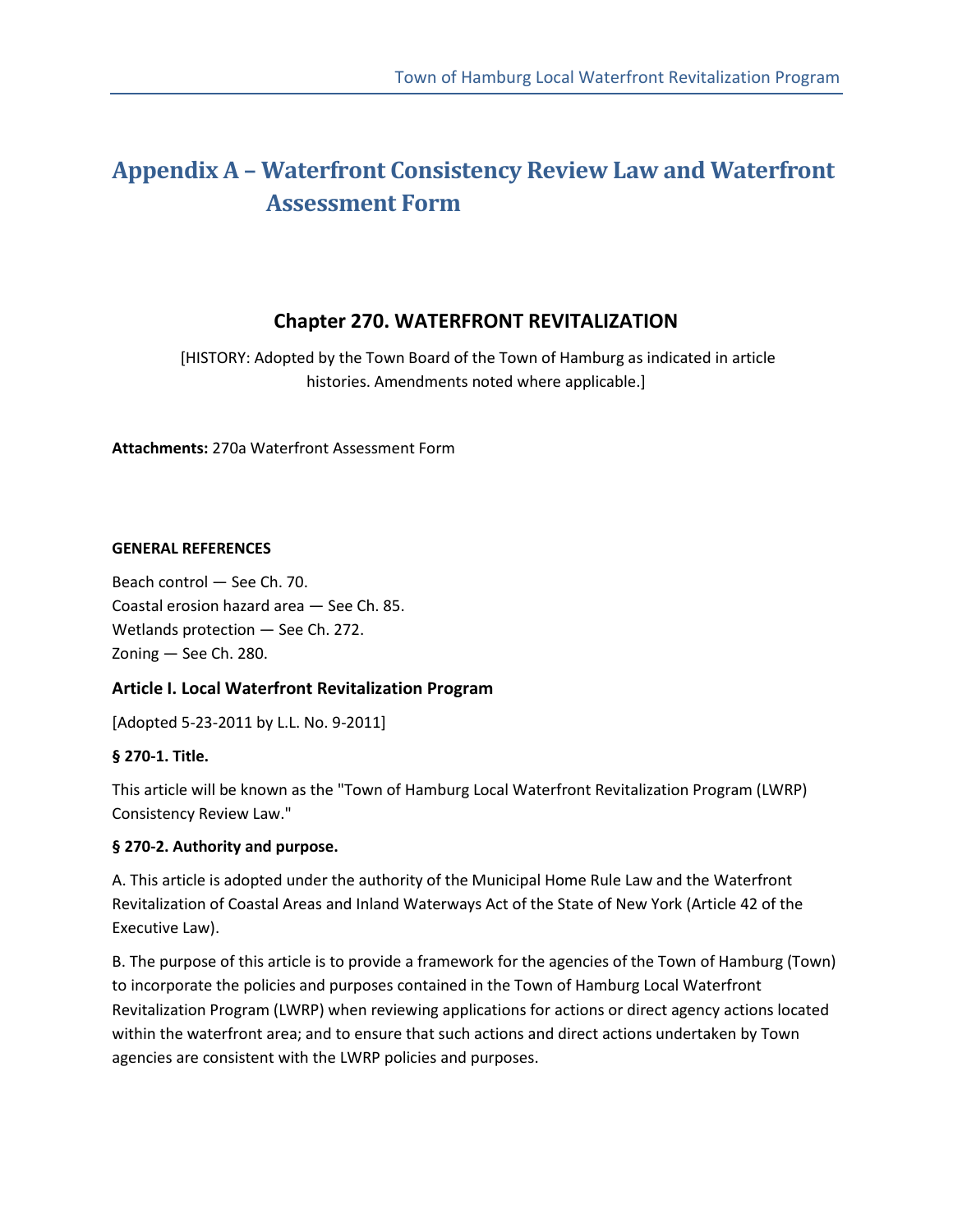- **C.** It is the intention of the Town that the preservation, enhancement and utilization of the natural and manmade resources of the waterfront area of the Town occur in a coordinated and comprehensive manner to ensure a proper balance between protection of natural resources and the need to accommodate growth and economic development. Accordingly, this article is intended to achieve such a balance, permitting the beneficial use of waterfront resources while preventing: loss and degradation of living waterfront resources and wildlife; adverse impacts to historic structures; diminution of open space areas or public access to the waterfront; disruption of natural waterfront processes; impairment of scenic, cultural or historical resources; losses due to flooding, erosion and sedimentation; impairment of water quality; or permanent adverse changes to ecological systems.
- **D.** The substantive provisions of this article shall only apply while there is in existence a Town of Hamburg Local Waterfront Revitalization Program that has been adopted in accordance with Article 42 of the Executive Law of the State of New York.

#### **§ 270-3. Definitions.**

As used in this article, the following terms shall have the meanings indicated:

#### **ACTION**

Includes all the following, except minor actions:

**A.** Projects or physical activities, such as construction or any other activities that may affect natural, manmade or other resources in the waterfront area or the environment by changing the use, appearance or condition of any resource or structure, that:

- **(1)** Are directly undertaken by an agency; or
- **(2)** Involve funding by an agency; or
- **(3)** Require one or more new or modified approvals, permits, or review from an agency or agencies.

**B.** Agency planning and policymaking activities that may affect the environment and commit the agency to a definite course of future decisions;

**C.** Adoption of agency rules, regulations and procedures, including local laws, codes, ordinances, executive orders and resolutions that may affect waterfront resources or the environment; and

**D.** Any combination of the above.

#### **AGENCY**

Any board, agency, department, office, other body, or officer of the Town of Hamburg.

#### **CODE ENFORCEMENT OFFICER**

The Building Inspector and/or Code Enforcement Officer of the Town of Hamburg.

#### **CONSISTENT**

The action will fully comply with the LWRP policy standards, conditions and objectives and, whenever practicable, will advance one or more of them.

#### **DIRECT ACTIONS**

Actions planned and proposed for implementation by an applicant or agency, such as, but not limited to, a capital project, rule making, procedure making and policy making.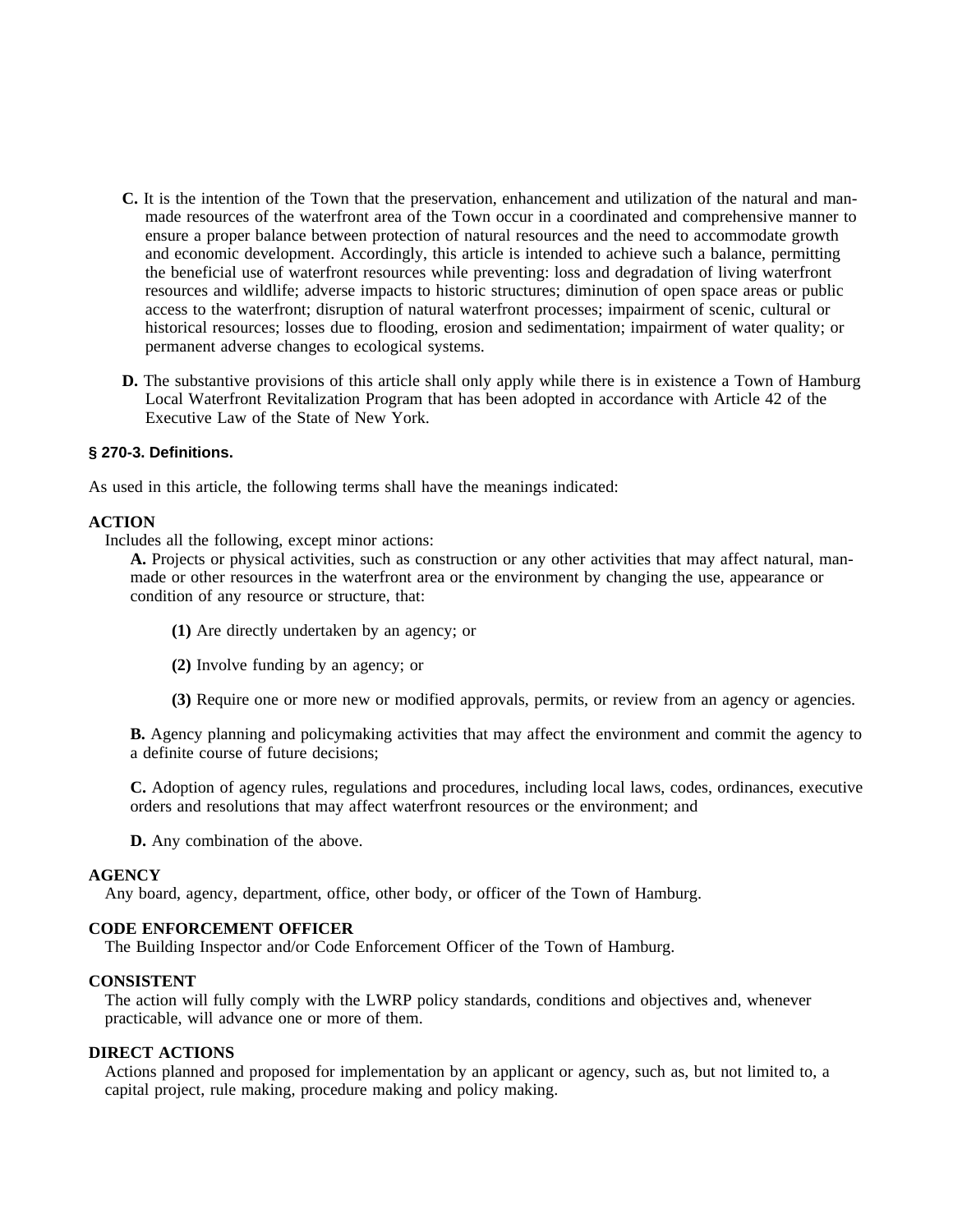#### **ENVIRONMENT**

The physical conditions that will be affected by a proposed action, including land, air, water, minerals, flora, fauna, noise, resources of agricultural, archeological, historic or aesthetic significance, existing patterns of population concentration, distribution or growth, existing community or neighborhood character, and human health.

#### **LOCAL WATERFRONT REVITALIZATION PROGRAM (LWRP)**

The Local Waterfront Revitalization Program of the Town of Hamburg, approved by the Secretary of State pursuant to the Waterfront Revitalization of Coastal Areas and Inland Waterways Act (Executive Law Article 42), a copy of which is on file in the Office of the Town Clerk of the Town of Hamburg.

#### **MINOR ACTION**

Includes the following actions, which are not subject to review under this chapter:

**A.** Repaving or widening of existing paved highways not involving the addition of new travel lanes;

**B.** Street openings and right-of-way openings for the purpose of repair or maintenance of existing utility facilities;

**C.** Maintenance of existing landscaping or natural growth, except where threatened or endangered species of plants or animals are affected, or within Significant Coastal Fish and Wildlife Habitat areas;

**D.** Granting of individual setback and lot line variances, except in relation to a regulated natural feature or a bulkhead or other shoreline erosion protection structure;

**E.** Minor temporary uses of land having negligible or no permanent impact on waterfront resources or the environment;

**F.** Installation of traffic control devices on existing streets, roads and highways;

**G.** Mapping of existing roads, streets, highways, natural resources, land uses and ownership patterns;

**H.** Information collection including basic data collection and research, water quality and pollution studies, traffic counts, engineering studies, surveys, subsurface investigations and soils studies that do not commit the agency to undertake, fund or approve any action;

**I.** Official acts of a ministerial nature involving no exercise of discretion, including building permits where issuance is predicated solely on the applicant's compliance or noncompliance with the relevant local building code;

**J.** Routine or continuing agency administration and management, not including new programs or major reordering of priorities that may affect the environment;

**K.** Conducting concurrent environmental, engineering, economic, feasibility and other studies and preliminary planning and budgetary processes necessary to the formulation of a proposal for action, provided those activities do not commit the agency to commence, engage in or approve such action;

**L.** Collective bargaining activities;

**M.** Investments by or on behalf of agencies or pension or retirement systems, or refinancing existing debt;

**N.** Inspections and licensing activities relating to the qualifications of individuals or businesses to engage in their business or profession;

**O.** Purchase or sale of furnishings, equipment or supplies, including surplus government property, other than the following: land, radioactive material, pesticides, herbicides, storage of road de-icing substances, or other hazardous materials;

**P.** Adoption of regulations, policies, procedures and local legislative decisions in furtherance of any action on this list;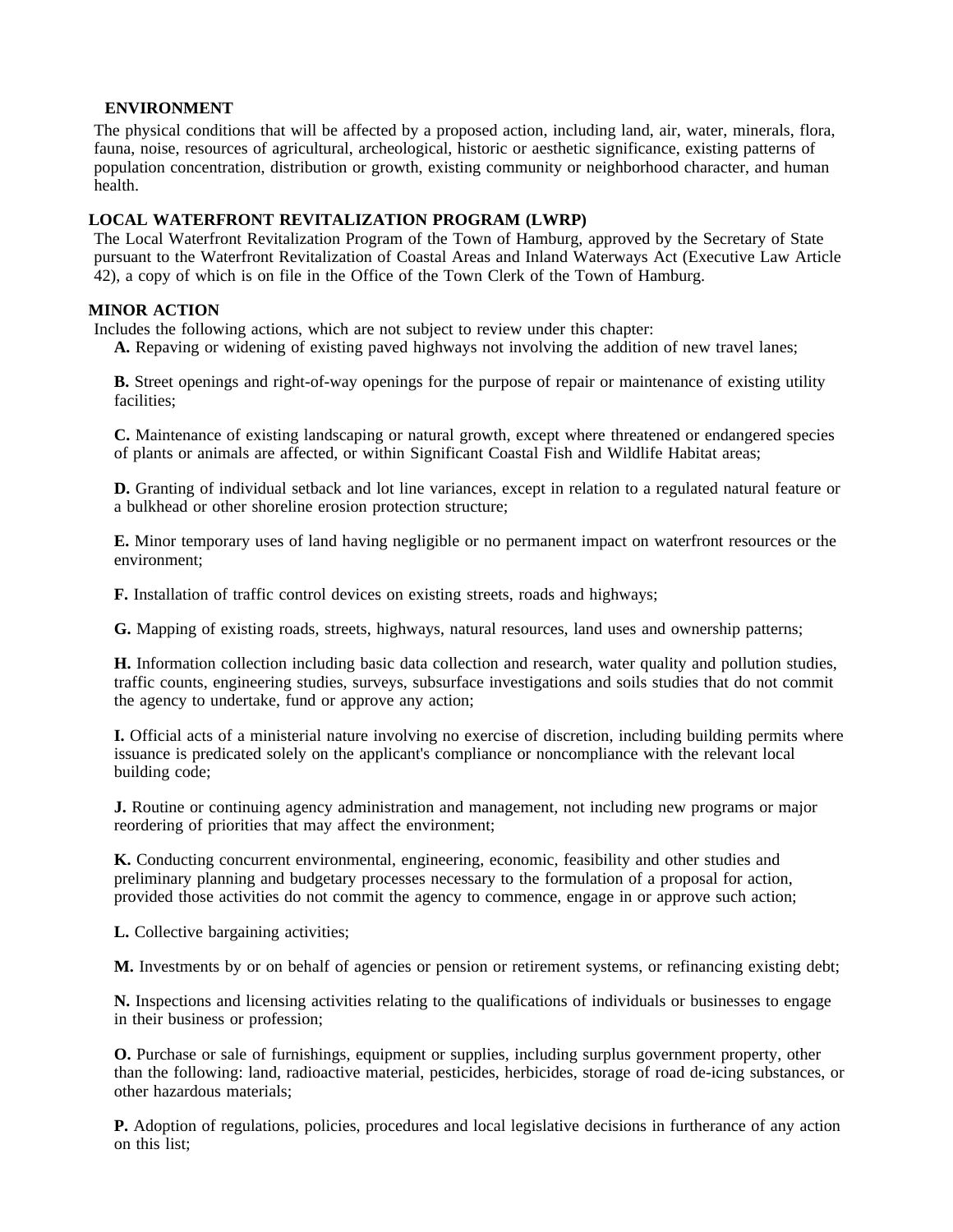**Q.** Engaging in review of any part of an application to determine compliance with technical requirements, provided that no such determination entitles or permits the project sponsor to commence the action unless and until all requirements of this article have been fulfilled;

**R.** Civil or criminal enforcement proceedings, whether administrative or judicial, including a particular course of action specifically required to be undertaken pursuant to a judgment or order, or the exercise of prosecutorial discretion;

**S.** Adoption of a moratorium on land development or construction;

**T.** Interpreting an existing code, rule or regulation;

**U.** Designation of local landmarks or their inclusion within historic districts;

**V.** Emergency actions that are immediately necessary on a limited and temporary basis for the protection or preservation of life, health, property or natural resources, provided that such actions are directly related to the emergency and are performed to cause the least change or disturbance practicable, under the circumstances, to waterfront resources or the environment. Any decision to fund, approve or directly undertake other activities after the emergency has expired is fully subject to the review procedures of this article;

**W.** Local legislative decisions such as rezoning where the Town of Hamburg determines the action will not be approved.

#### **SHORELINE REVITALIZATION COMMITTEE**

The permanent committee within the Town of Hamburg that is dedicated to review waterfront issues and advise the Town Board on the same. The Shoreline Revitalization Committee is authorized to coordinate and make recommendations to Town agencies regarding consistency reviews required under this article.

#### **WATERFRONT AREA**

That portion of Coastal Area as defined in Article 42 of the Executive Law that is located within the boundaries of the Town of Hamburg, as shown on the coastal area map on file in the office of the Secretary of State, and as delineated in the Town of Hamburg Local Waterfront Revitalization Program (LWRP).

#### **WATERFRONT ASSESSMENT FORM (WAF)**

The form used by an agency to assist in determining the consistency of an action with the Local Waterfront Revitalization Program.

#### **§ 270-4. Management and coordination of LWRP.**

- **A.** The Town of Hamburg Shoreline Revitalization Committee (the "Committee") shall be responsible for coordinating review of actions in the Town's waterfront area for consistency with the LWRP, and will advise, assist and make consistency recommendations to other Town agencies in the implementation of the LWRP and its policies and projects, including physical, legislative, regulatory, administrative and other actions included in the program.
- **B.** The Committee shall coordinate with the New York State Department of State regarding consistency review of actions by federal agencies and with state agencies regarding consistency review of their actions.
- **C.** The Committee shall assist the Town Board in making applications for funding from state, federal, or other sources to finance projects under the LWRP.
- **D.** The Committee shall perform other functions regarding the waterfront area and direct such actions or projects as the Town Board may deem appropriate, to implement the LWRP.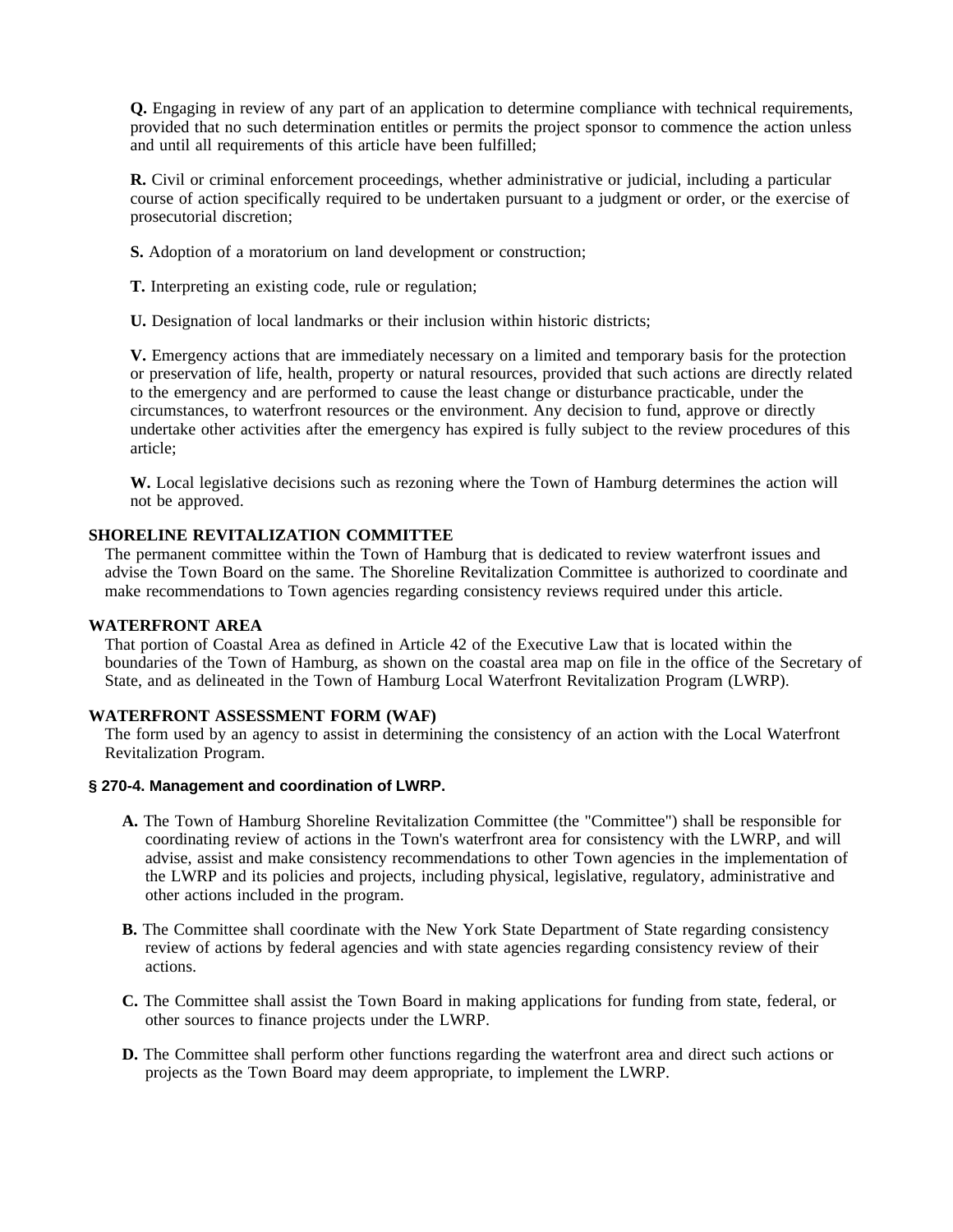#### **270-5. Review of actions.**

- **A.** Whenever a proposed action is located within the Town's waterfront area, each Town agency shall, prior to approving, funding or undertaking the action, make a determination that it is consistent with the LWRP policy standards summarized in Subsection I of this section. No action in the waterfront area shall be approved, funded or undertaken by that agency without such a determination of consistency.
- **B.** Whenever a Town agency receives an application for approval or funding of an action, or as early as possible in the agency's formulation of a direct action to be located in the waterfront area, the agency shall refer a copy of the completed WAF to the Committee within 10 days of its receipt. Prior to making its consistency determination, the agency shall consider the recommendation of the Committee with reference to the consistency of the proposed action.
- **C.** After referral from an agency, the Committee shall consider whether the proposed action is consistent with the LWRP policy standards set forth in Subsection I of this section. The Committee shall require the applicant to submit all completed applications, WAFs, environmental assessment form (EAFs), and any other information deemed necessary to its consistency recommendation.
	- **(1)** The Committee shall render its written recommendation to the agency within 30 days following referral of the WAF from the agency, unless extended by mutual agreement of the Committee, the agency, and the applicant or, in the case of a direct action, the agency. The Committee's recommendation shall indicate whether the proposed action is consistent with or inconsistent with one or more of the LWRP policy standards and shall elaborate in writing the basis for its opinion. The Committee shall, along with a consistency recommendation, make any suggestions to the agency concerning modification of the proposed action, including the imposition of conditions, to make it consistent with LWRP policy standards or to greater advance them. In the event that the Committee's recommendation is not forthcoming within the specified time, the agency shall make its consistency decision without the benefit of the Committee's recommendation.
	- **(2)** The Town shall maintain a file for each action made the subject of a consistency determination, including any recommendations received from the Committee. Such file shall be kept in the office of the Planning Division and made available for public inspection upon request.
- **D.** If an action requires approval of more than one Town agency, decision-making will be coordinated between the agencies to determine which agency will conduct the consistency review, and that agency will thereafter act as designated consistency review agency. Only one WAF per action will be prepared. If the agencies cannot agree, the Town Board shall designate the consistency review agency.
- **E.** Upon receipt of the Committee's recommendation, the agency shall consider whether the proposed action is consistent with the LWRP policy standards summarized in Subsection I of this section. The agency shall consider the Committee's consistency recommendation, the WAF, and other relevant information in making its written determination of consistency. No approval or decision shall be issued for an action in the waterfront area without a written determination of consistency having first been rendered by a Town agency.
- **F.** The Zoning Board of Appeals is the designated agency for the determination of consistency for variance applications subject to this law. The Zoning Board of Appeals shall consider the written consistency recommendation of the Committee in the event and at the time it makes a decision to grant such a variance and shall impose appropriate conditions on the variance to make the activity consistent with the objectives of this law.
- **G.** Where an Environmental Impact Statement (EIS) is being prepared or required, the draft EIS must identify applicable LWRP policies standards in Subsection I of this section, and include a discussion of the effects of the proposed action on such policy standards.
- **H.** In the event the Committee's recommendation is that the action is inconsistent with the LWRP, and the agency makes a contrary determination of consistency, the agency shall elaborate in writing the basis for its disagreement with the recommendation and state the manner and extent to which the action is consistent with the LWRP policy standards.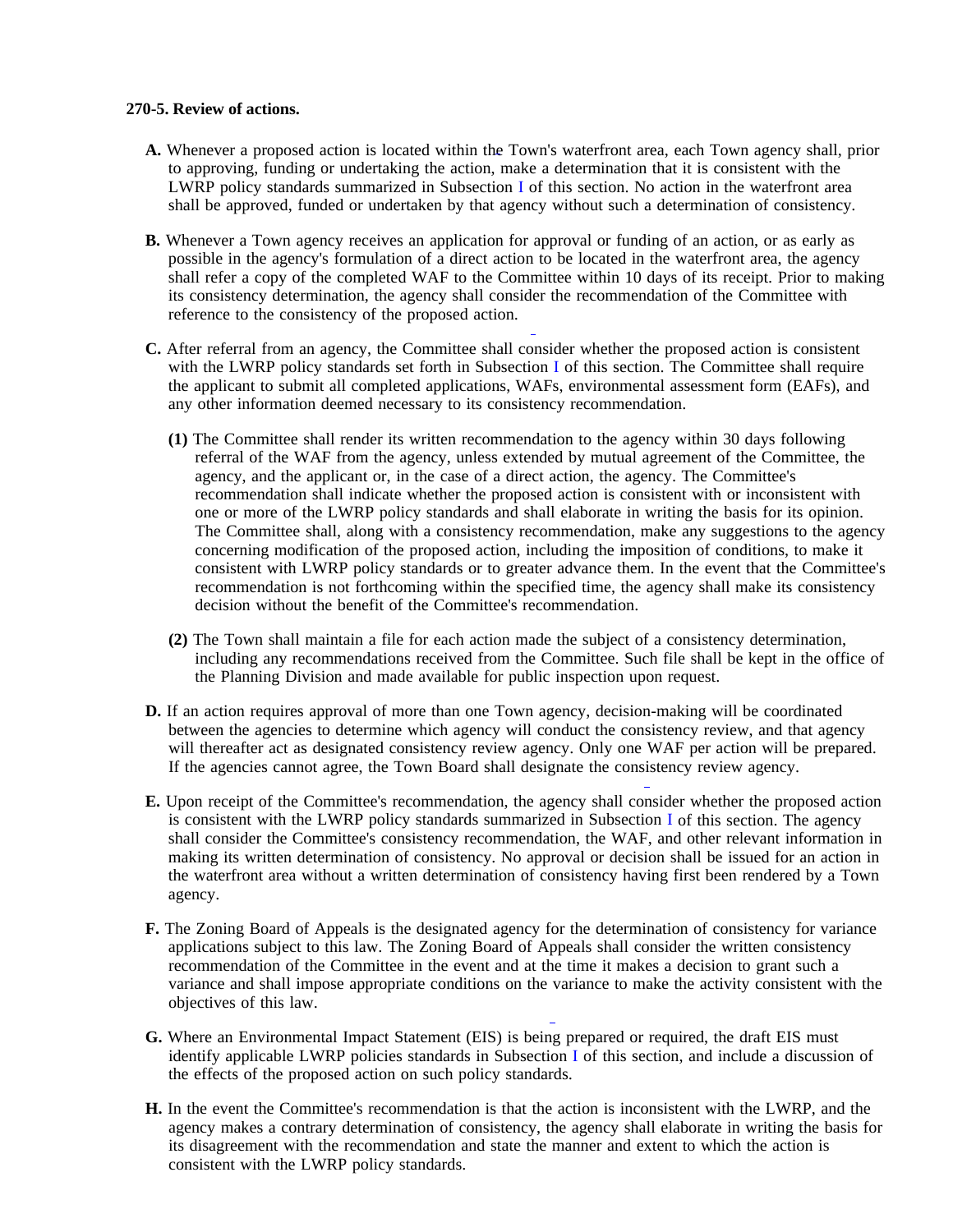- **I.** Actions to be undertaken within the waterfront area shall be evaluated for consistency in accordance with the following summary of LWRP policy standards, which are derived from and further explained and described in Section 3 of the Town of Hamburg LWRP, a copy of which is on file in the Town Clerk's office and available for inspection during normal business hours. Agencies which undertake direct actions must also consult with Section IV in making their consistency determination. The action must be consistent with the policies to:
	- **(1)** Foster a pattern of development in the Town of Hamburg that enhances community character, preserves open space, makes efficient use of the infrastructure, makes beneficial use of a waterfront location, and minimizes adverse effects of development (LWRP Policy 1).
	- **(2)** Preserve historic resources in the Town of Hamburg (LWRP Policy 2).
	- **(3)** Enhance visual quality and protect outstanding scenic resources (LWRP Policy 3).
	- **(4)** Minimize loss of life, structures, and natural resources from flooding and erosion (LWRP Policy 4).
	- **(5)** Protect and improve water resources (LWRP Policy 5).
	- **(6)** Protect and restore the quality of ecological resources throughout the Town of Hamburg (LWRP Policy 6).
	- **(7)** Protect and improve air quality (LWRP Policy 7).
	- **(8)** Minimize environmental degradation from solid waste and hazardous substances and wastes (LWRP Policy 8).
	- **(9)** Improve public access to the waterfront and the use of public lands (LWRP Policy 9).
	- **(10)** Protect existing water-dependent uses in the Town of Hamburg and promote the siting of new water-dependent uses in suitable locations (LWRP Policy 10).
	- **(11)** Protect sustainable use of living marine resources in the Town of Hamburg (LWRP Policy 11).
	- **(12)** Protect existing agricultural lands (LWRP Policy 12).
	- **(13)** Promote appropriate use and development of energy and mineral resources (LWRP Policy 13).

#### **§ 270-6. Enforcement.**

No action within the Town's waterfront area which is subject to review under this article shall proceed until a written determination has been issued from a Town agency that the action is consistent with the Town's LWRP policy standards. In the event that an activity is being performed in violation of this article or any conditions imposed thereby, the Town Code Enforcement Officer shall issue a stop-work order and all work must immediately cease. No further work or activity shall be undertaken on the project so long as a stop-work order is in effect. The Town Attorney, Code Enforcement Officer and Police Department shall be responsible for enforcing this article.

#### **§ 270-7. Penalties for offenses.**

- **A.** A person who violates any of the provisions of, or who fails to comply with any condition imposed by, this article shall have committed a violation punishable by a fine not exceeding \$350 for a conviction of a first offense and punishable by a fine of \$2,000 for a conviction of a second or subsequent offense. For the purpose of conferring jurisdiction upon courts and judicial officers, each week of continuing violation shall constitute a separate additional violation.
- **B.** The Town Attorney is authorized and directed to institute any and all actions and proceedings necessary to enforce this article. Any civil penalty shall be in addition to and not in lieu of any criminal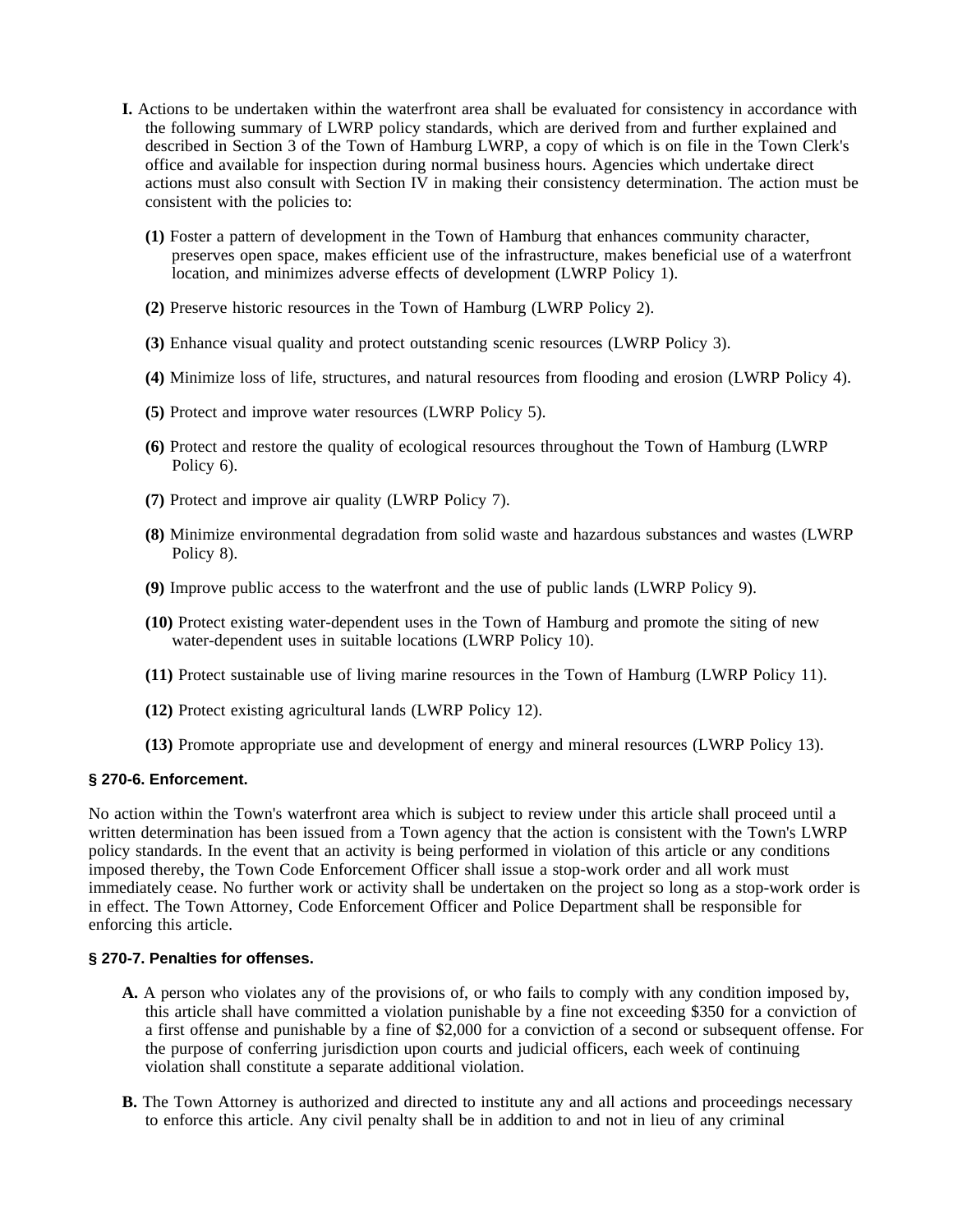prosecution and penalty. The Town may also enforce this article by injunction or other civil proceeding.

#### **§ 270-8. Applicability.**

This article shall supersede and repeal any previous local regulations regarding consistency with LWRP. This article shall take effect immediately upon its filing in the office of the Secretary of State in accordance with Section 27 of the Municipal Home Rule Law.

#### **§ 270-9. Severability.**

The provisions of this article are severable. If any provision of this article is found invalid, such finding shall not affect the validity of this article as a whole or any part or provision hereof other than the provision so found to be invalid.

# **270 Attachment 1 Town of Hamburg Waterfront Assessment Form**

#### **A. INSTRUCTIONS (Please print or type all answers)**

- 1. Applicants, or in the case of direct actions, Town of Hamburg agencies, shall complete this WAF for proposed actions which are subject to the consistency review law. This assessment is intended to supplement other information used by the designated Town agency in making a determination of consistency with the Town of Hamburg Local Waterfront Revitalization Program.
- 2. Before answering the questions in Section C, the preparer of this form should review the policies and explanations of policy contained in the Local Waterfront Revitalization Program (LWRP), a copy of which is on file in the Town Clerk's office. A proposed action should be evaluated as to its significant beneficial and adverse effects upon the waterfront area.
- 3. If any questions in Section C on this form are answered "yes", then the proposed action may affect the achievement of the LWRP policy standards contained in the consistency review law. Thus, the action should be analyzed in more detail and, if necessary, modified prior to making a determination regarding its consistency with the LWRP policy standards. If an action cannot be certified as consistent with the LWRP policy standards, it shall not be undertaken.
- 4 This form should be filled out by the applicant and submitted to the Town of Hamburg Planning Division

#### B. **DESCRIPTION OF SITE AND PROPOSED ACTION**

1. Type of Town of Hamburg agency action (check appropriate response):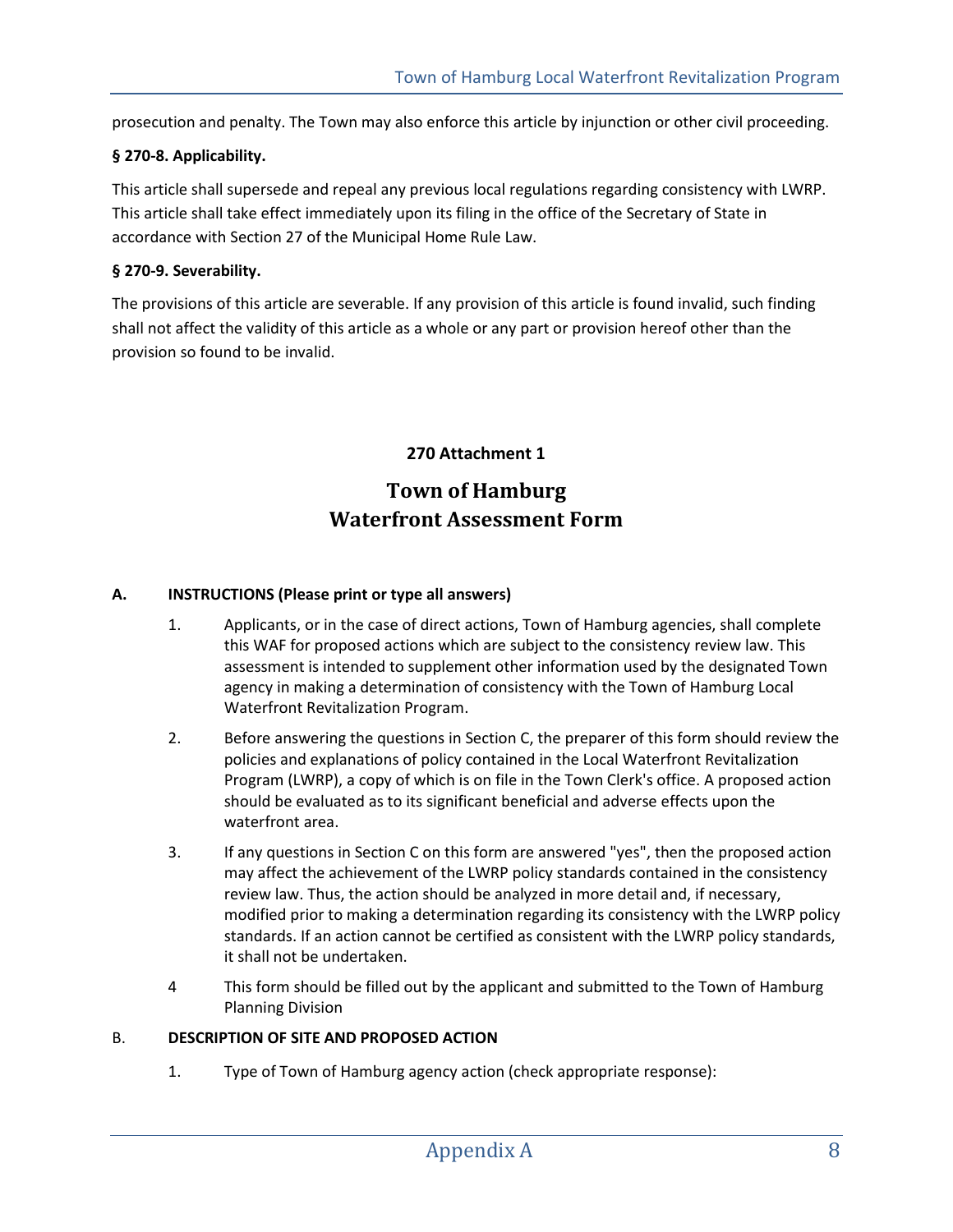|     | Directly undertaken (e.g. capital construction, planning activity, agency                                                                                                |  |  |  |  |  |
|-----|--------------------------------------------------------------------------------------------------------------------------------------------------------------------------|--|--|--|--|--|
| (b) | Financial assistance (e.g. grant, loan, subsidy) _______________________________                                                                                         |  |  |  |  |  |
| (c) |                                                                                                                                                                          |  |  |  |  |  |
| (d) |                                                                                                                                                                          |  |  |  |  |  |
|     |                                                                                                                                                                          |  |  |  |  |  |
|     | Location of action (Street or Site Description. Please include the parcel(s) tax map                                                                                     |  |  |  |  |  |
|     |                                                                                                                                                                          |  |  |  |  |  |
|     |                                                                                                                                                                          |  |  |  |  |  |
|     |                                                                                                                                                                          |  |  |  |  |  |
|     | Describe any unique or unusual landforms on the project site (i.e. bluffs, wetlands,                                                                                     |  |  |  |  |  |
|     | ground depressions, other geological formations): ______________________________                                                                                         |  |  |  |  |  |
|     | Percentage of site which contains slopes of 15% or greater: ____________________<br>Streams, lakes, ponds or wetlands existing within or continuous to the project area? |  |  |  |  |  |
| (a) |                                                                                                                                                                          |  |  |  |  |  |
| (b) |                                                                                                                                                                          |  |  |  |  |  |
|     | Is the property serviced by public water?<br>Yes ________  No _______                                                                                                    |  |  |  |  |  |
|     |                                                                                                                                                                          |  |  |  |  |  |
|     | If an application for the proposed action has been filed with the Town of Hamburg<br>agency, the following information shall be provided:                                |  |  |  |  |  |
| (a) |                                                                                                                                                                          |  |  |  |  |  |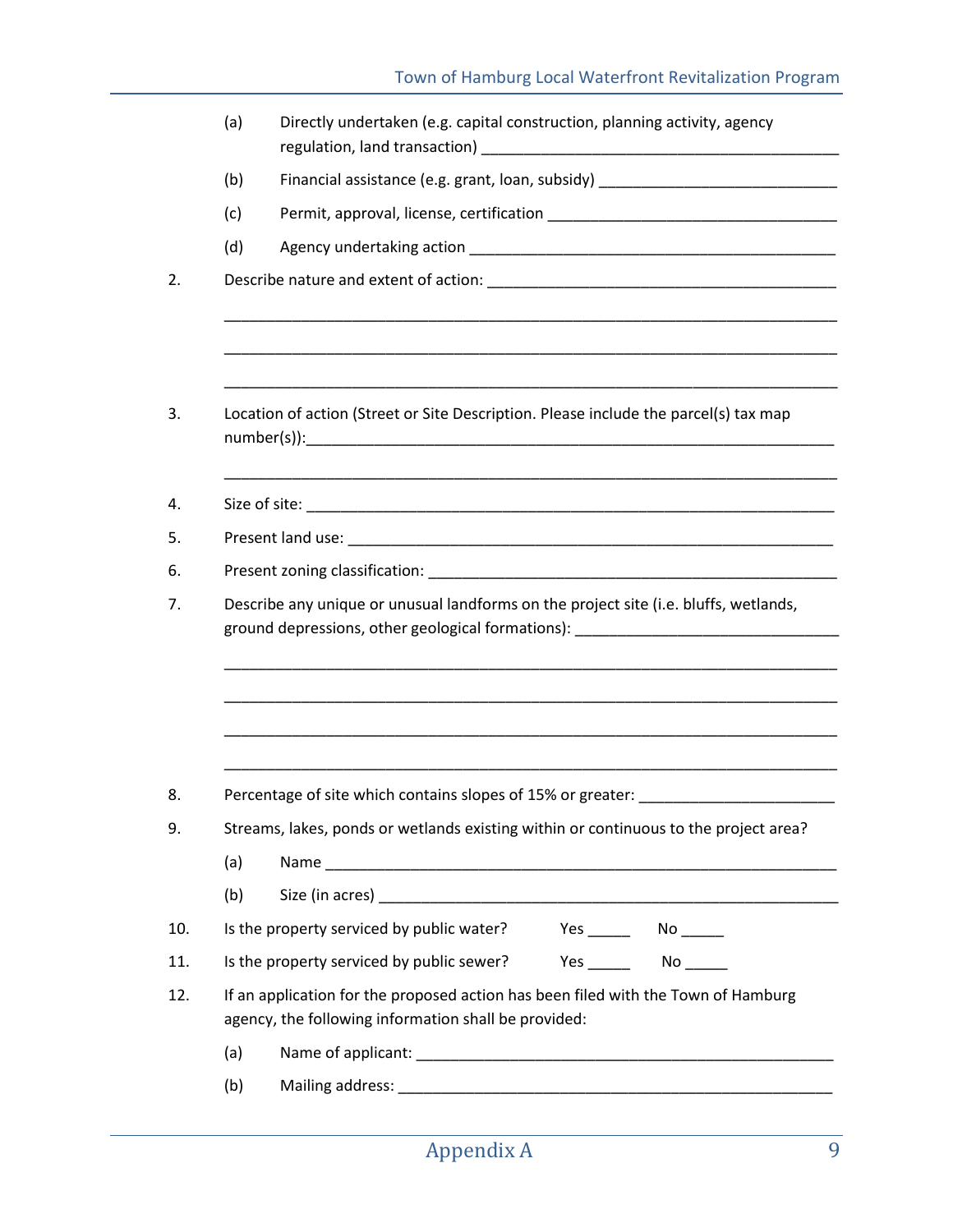### Town of Hamburg Local Waterfront Revitalization Program

|     | (c)     | Telephone number: Area Code (                                                                                  |
|-----|---------|----------------------------------------------------------------------------------------------------------------|
|     | (d)     | Application number, if any:                                                                                    |
|     | (e)     | Property tax number: example the state of the state of the state of the state of the state of the state of the |
|     |         | (Please attach copy of tax map with parcel highlighted)                                                        |
| 13. | agency? | Will the action be directly undertaken, require funding, or approval by a State or federal<br>Yes No           |
|     |         | If yes, which State or federal agency?                                                                         |
|     |         |                                                                                                                |

### **C WATERFRONT ASSESSMENT** (Check either "Yes" or "No" for each of the following questions)

| 1. |                                                                                                                                                   | Will the proposed action be located in, or contiguous to,      | YES | ΝO  |  |  |
|----|---------------------------------------------------------------------------------------------------------------------------------------------------|----------------------------------------------------------------|-----|-----|--|--|
|    | or have a potentially adverse effect upon any of the resource areas<br>identified on the waterfront area map?                                     |                                                                |     |     |  |  |
|    | (a)                                                                                                                                               | Significant fish or wildlife habitats?                         |     |     |  |  |
|    | (b)                                                                                                                                               | Scenic resources of local or statewide significance?           |     |     |  |  |
|    | (c)                                                                                                                                               | Important agricultural lands?                                  |     |     |  |  |
|    | (d)                                                                                                                                               | Natural protective features in an erosion hazard area          |     |     |  |  |
|    | If the answer to any question above is yes, please explain in Section D any measures<br>which will be undertaken to mitigate any adverse effects. |                                                                |     |     |  |  |
| 2. |                                                                                                                                                   | Will the proposed action have a significant effect upon:       | YES | NO. |  |  |
|    | (a)                                                                                                                                               | Commercial or recreational use of fish and wildlife resources? |     |     |  |  |
|    | (b)                                                                                                                                               | Scenic quality of the waterfront environment?                  |     |     |  |  |
|    | (c)                                                                                                                                               | Development of future, or existing water dependent uses?       |     |     |  |  |

| (d) | Stability of the shoreline?     |  |
|-----|---------------------------------|--|
| (e) | Surface or groundwater quality? |  |

|  | Existing or potential public recreation opportunities? |  |  |
|--|--------------------------------------------------------|--|--|
|--|--------------------------------------------------------|--|--|

| (g) | Structures, sites or districts of historic, archeological or cultural |  |
|-----|-----------------------------------------------------------------------|--|
|     | significance to the Town of Hamburg State or nation?                  |  |

## 3. Will the proposed action involve or result in any of the following: YES NO

- (a) Physical alteration of land along the shoreline, land under water or coastal waters?
- (b) Physical alteration of two (2) acres or more of land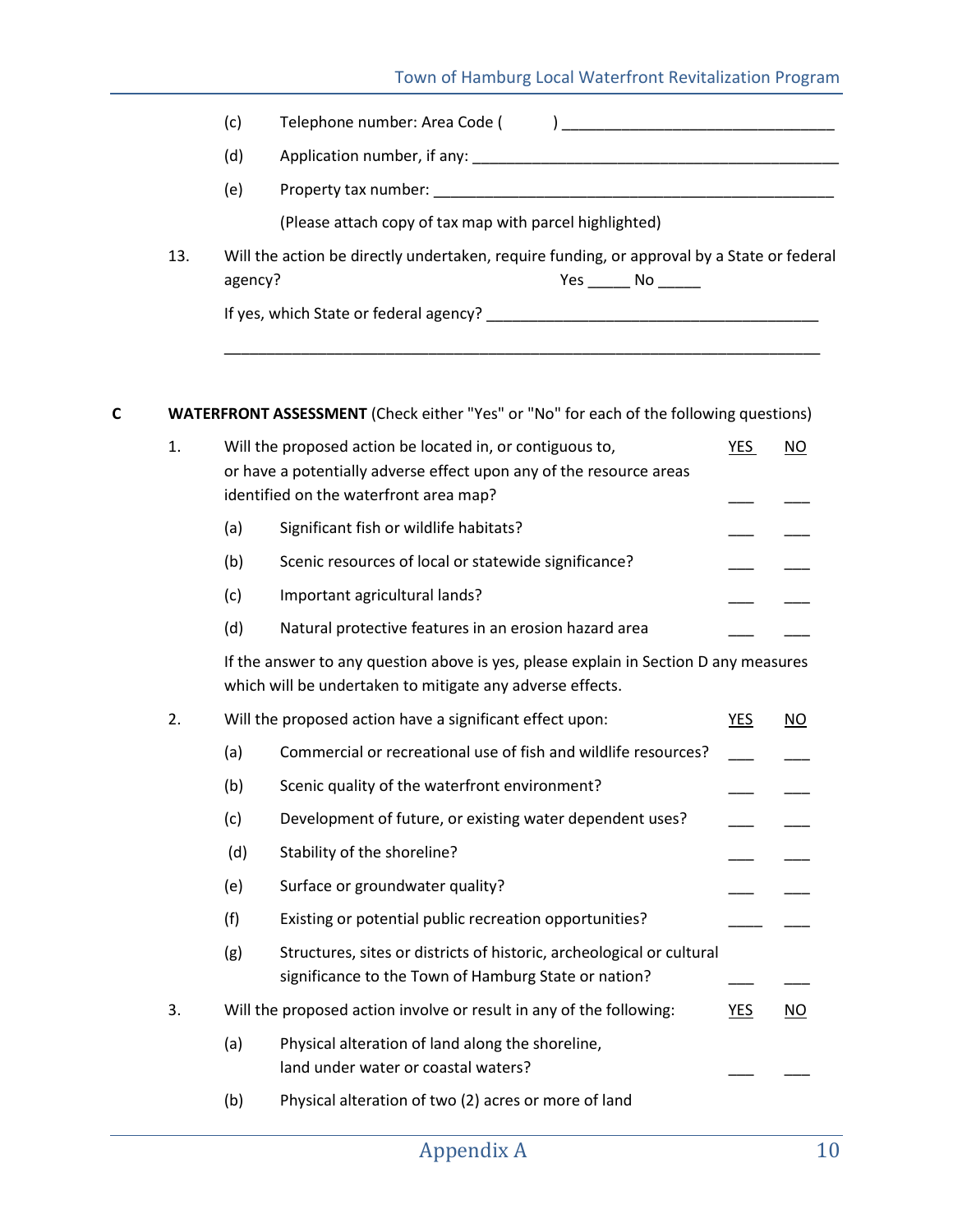### Town of Hamburg Local Waterfront Revitalization Program

|    |                |     | located elsewhere in the waterfront area?                                                                                                           |     |           |
|----|----------------|-----|-----------------------------------------------------------------------------------------------------------------------------------------------------|-----|-----------|
|    | (c)            |     | Expansion of existing public services or infrastructure<br>in undeveloped or low density areas of the coastal area?                                 |     |           |
|    | (d)            |     | Energy facility not subject to Article VII or VIII<br>of the Public Service Law?                                                                    |     |           |
|    | (e)            |     | Mining, excavation, filling or dredging in waterfront waters?                                                                                       |     |           |
|    | (f)            |     | Reduction of existing or potential public access<br>to or along the shore?                                                                          |     |           |
|    | (g)            |     | Sale or change in use of publicly-owned lands located on the<br>shoreline or underwater?                                                            |     |           |
|    | (h)            |     | Development within a designated floor or erosion hazard area?                                                                                       |     |           |
|    | (i)            |     | Development on a beach, dune, barrier island or other natural<br>feature that provides protection against flooding or erosion?                      |     |           |
|    | (j)            |     | Construction or reconstruction of erosion protective structures?                                                                                    |     |           |
|    | (k)            |     | Diminished surface or groundwater quality?                                                                                                          |     |           |
|    | (1)            |     | Removal of ground cover from the site?                                                                                                              |     |           |
| 4. | <b>PROJECT</b> |     |                                                                                                                                                     |     |           |
|    | (a)            |     | If a project is to be located adjacent to shore:                                                                                                    | YES | <b>NO</b> |
|    |                | (1) | Will water-related recreation be provided?                                                                                                          |     |           |
|    |                | (2) | Will public access to the foreshore be provided?                                                                                                    |     |           |
|    |                | (3) | Does the project require a waterfront site?                                                                                                         |     |           |
|    |                | (4) | Will it supplant a recreational or maritime use?                                                                                                    |     |           |
|    |                | (5) | Do essential public services and facilities presently<br>exist at or near the site?                                                                 |     |           |
|    |                | (6) | Is it located in a flood prone area?                                                                                                                |     |           |
|    |                | (7) | Is it located in an area of high erosion?                                                                                                           |     |           |
|    | (b)            |     | If the project site is publicly owned:                                                                                                              | YES | NO.       |
|    |                | (1) | Will the project protect, maintain and/or increase<br>the level and types of public access to water-related<br>recreation resources and facilities? |     |           |
|    |                | (2) | If located in the foreshore, will access to those and<br>adjacent lands be provided?                                                                |     |           |
|    |                | (3) | Will it involve the siting and construction of major energy                                                                                         |     |           |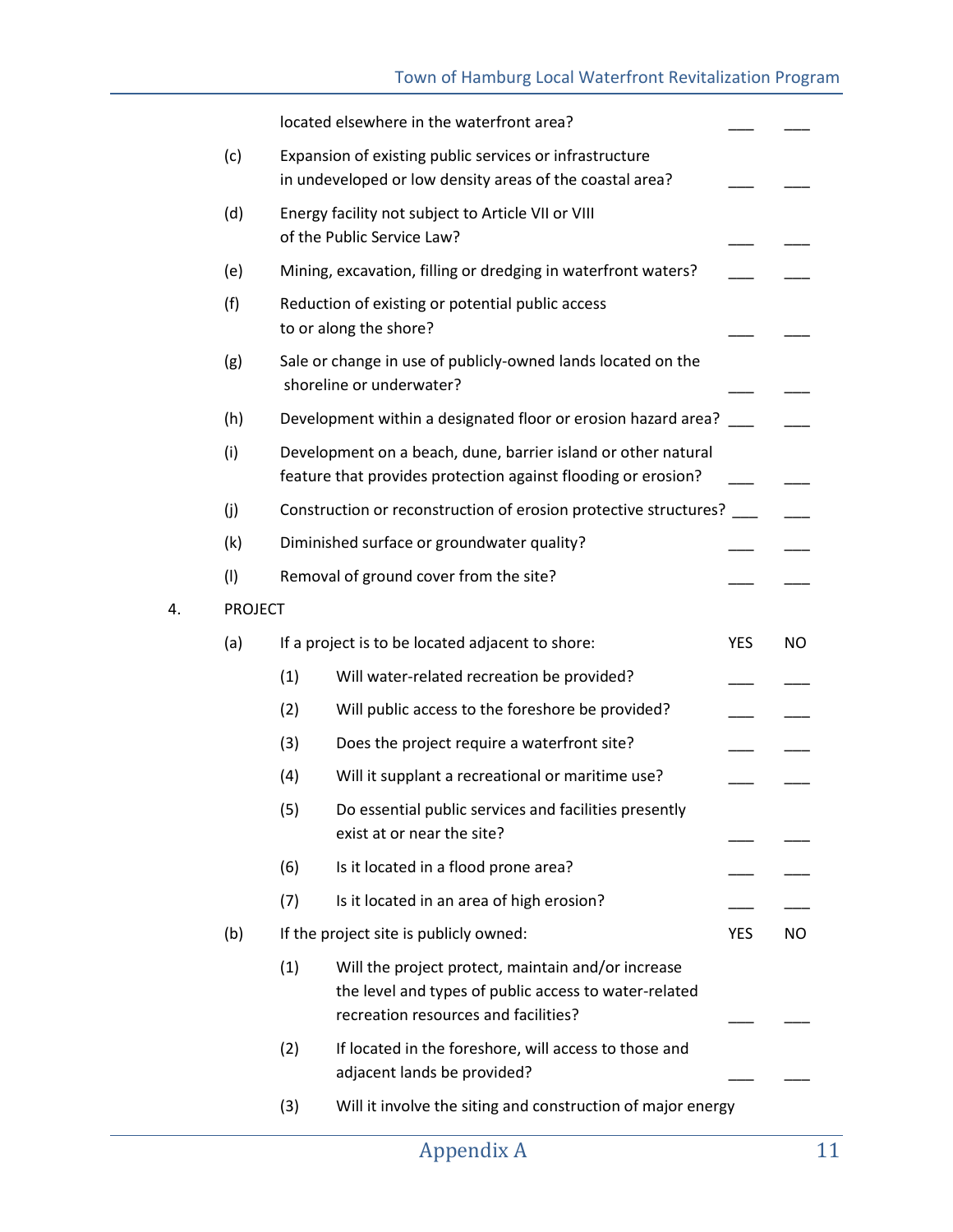facilities?

|     | (4) | Will it involve the discharge of effluents from major<br>steam electric generating and industrial facilities into<br>waterfront facilities?      |            |     |
|-----|-----|--------------------------------------------------------------------------------------------------------------------------------------------------|------------|-----|
| (c) |     | Is the project site presently used by the community<br>neighborhood as an open space or recreation area?                                         | <b>YES</b> | NO. |
| (d) |     | Does the present site offer or include scenic views or<br>vistas known to be important to the community?                                         |            |     |
| (e) |     | Is the project site presently used for commercial<br>fishing or fish processing?                                                                 |            |     |
| (f) |     | Will the surface area of any waterways or wetland<br>areas be increased or decreased by the proposal?                                            |            |     |
| (g) |     | Does any mature forest (over 100 years old) or other<br>locally important vegetation exist on this site which<br>will be removed by the project? |            |     |
| (h) |     | Will the project involve any waste discharges into<br>coastal waters?                                                                            |            |     |
| (i) |     | Does the project involve surface or subsurface liquid<br>waste disposal?                                                                         |            |     |
| (j) |     | Does the project involve transport, storage, treatment<br>or disposal of solid waste or hazardous materials?                                     |            |     |
| (k) |     | Does the project involve shipment or storage of<br>petroleum products?                                                                           |            |     |
| (1) |     | Does the project involve discharge of toxics, hazardous<br>substances or other pollutants into coastal waters?                                   |            |     |
| (m) |     | Does the project involve or change existing ice<br>management practices?                                                                         |            |     |
| (n) |     | Will the project affect any area designated as a tidal<br>or freshwater wetland?                                                                 |            |     |
| (o) |     | Will the project alter drainage flow, patterns or<br>surface water runoff on or from the site?                                                   |            |     |
| (p) |     | Will best management practices be utilized to control<br>storm water runoff into coastal waters?                                                 |            |     |
| (q) |     | Will the project utilize or affect the quality or quantity<br>of sole source or surface water supplies?                                          |            |     |